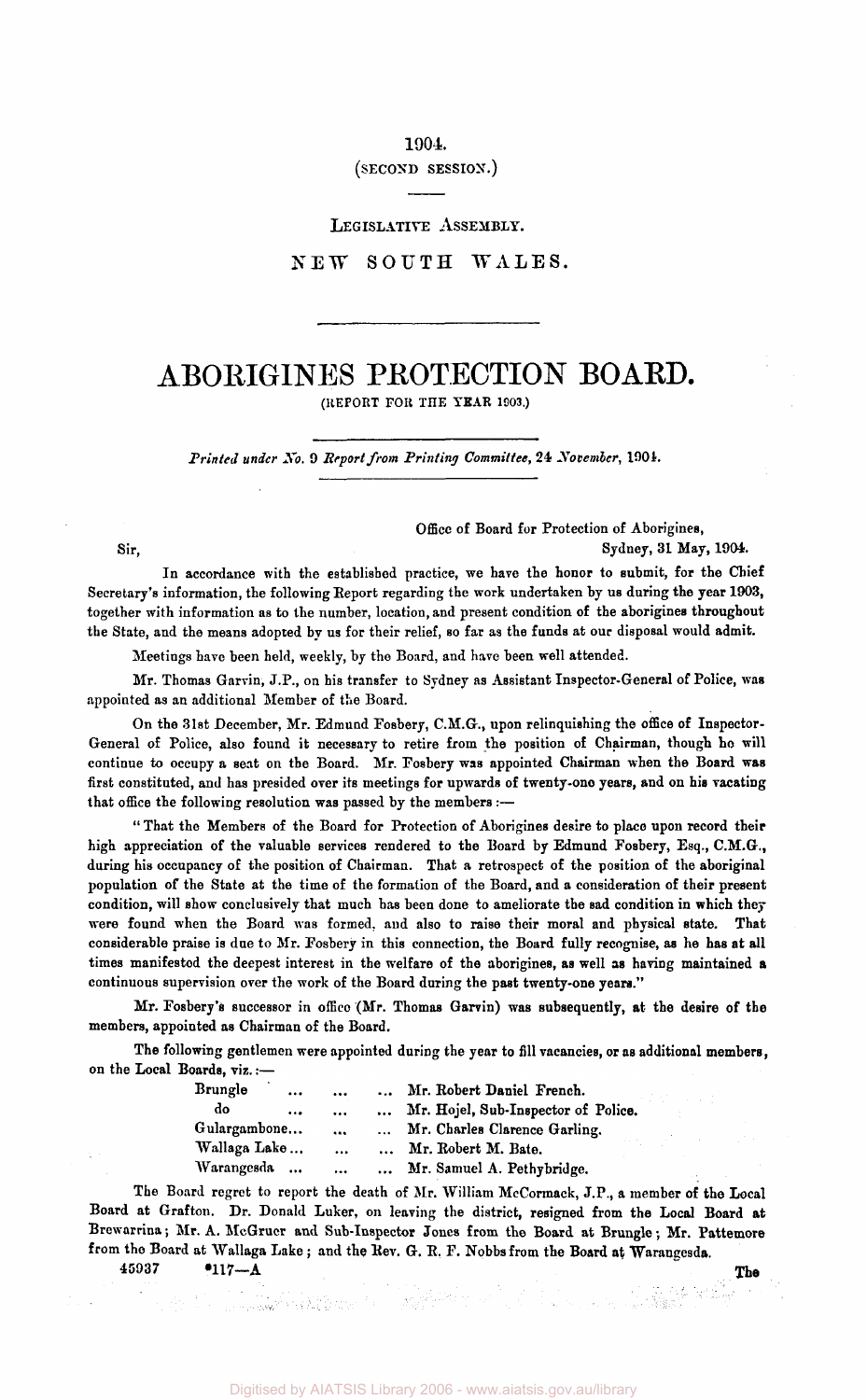The statistics of the aboriginal population *(see Appendix* A), compiled from information collected by the police, on the 16th October last, show a total of 2,786 full-bloods and 4,148 half-castes throughout the State,—making a total of 6,934.

As compared with the previous year, these figures exhibit an increase of 106.

The deaths among the full-bloods exceeded the births by 65, the numbers being 142 and 89 respectively. On the other hand there were 78 more births than deaths among the half-castes, there being 167 births and 89 deaths.

These figures show an increase of 13 instead of 106, the discrepancy being probably due to the difficulty of taking a correct census in the remote districts, owing to the migratory habits of the race and by the border tribes crossing into other States.

The number of full-bloods is gradually decreasing, as last year's census shows that there are now only 2,786, as against 6,540 in 1882, when the first census was taken, though the half-castes have increased from 2,379 to 4,148.

A total sum of £19,755 13s. was expended by the Government on behalf of the aborigines during the year (see Appendix B). This includes £15,146 5s. 8d. expended by the Board; £878 7s. by the Chief Medical Officer of the Government; £1,273 8s. 6d. by the Minister of Public Instruction; £2,405 3s. by the Stores Supply and Tender Board, from the Vote for Stores ; and £52 8s. l1d. by the Chief Secretary's Department for burials.

A statement of the Produce and Sale Store accounts will be found in Appendix C.

On the 31st December there was a sum of £230 5s. l0d. to the credit of the Trust Account. This sum represents the earnings of aboriginal apprentices, which are kept by the Board for their use later on in life. At the present time only the apprentices sent out from Brewarrina Aboriginal Station have their wages banked for them in the Savings Bank, but endeavour is being made to induce the parents of youths and girls apprenticed from other Stations to consent to at least portion of their wages being saved for them.

The usual Christmas dinner was provided for the aborigines throughout the State in receipt of rations, and small grants made to the various Stations and Homes, with a view of keeping the residents at the Stations during the holiday season. Sports were held under the supervision of the respective managers, and from the reports received appear to have been successful in their object.

Three additional reserves, aggregating an area of 490 acres, have been set apart for the use of the Aborigines during the year 1903, viz.:—

|           | County of Gloucester, Parish of Fitzroy      50 acres. |  |  |  |
|-----------|--------------------------------------------------------|--|--|--|
|           | $\frac{1}{2}$ , Rous , North Lismore     420           |  |  |  |
| " Darling | ,, Keepit      20 ,,                                   |  |  |  |

On the 3lst December there were 145 reserves for the use of aborigines throughout the State, comprising a total acreage of 25,871.

Some of these reserves have been fenced during the year, the Board supplying the necessary wire and the aborigines themselves providing and erecting the posts. In a number of instances, too, where the soil is suitable, the land has been successfully cultivated, the Board having further assisted by the supply of seed, the cost of which, in some instances, has been repaid after the crop has been reaped.

In view of the desire of many aborigines (especially half-castes) to obtain farm blocks, it is not desirable that many of these reserves should be revoked, especially as large blocks of the public estate are now being alienated to private owners, some of whom will probably debar aborigines from hunting thereon.

Inquiries are being made by the Department of Lands, at the instance of this Board, as to the advisableness of setting apart large blocks of land on the Darling and Lachlan Rivers, with a view of settling the aborigines in those districts thereon, under the control of managers. It has not been possible, however, to do anything definite in this direction, as the necessary funds are not available, and from reports received, it does not appear likely that the aborigines would settle in any one spot for any length of time.

The number of aboriginal children receiving instruction throughout the State was 617 (588 at public schools and 29 at private schools), being an increase of 66 on the previous year. The increase is considered satisfactory, and to be the result of the further efforts made by the Board during the year to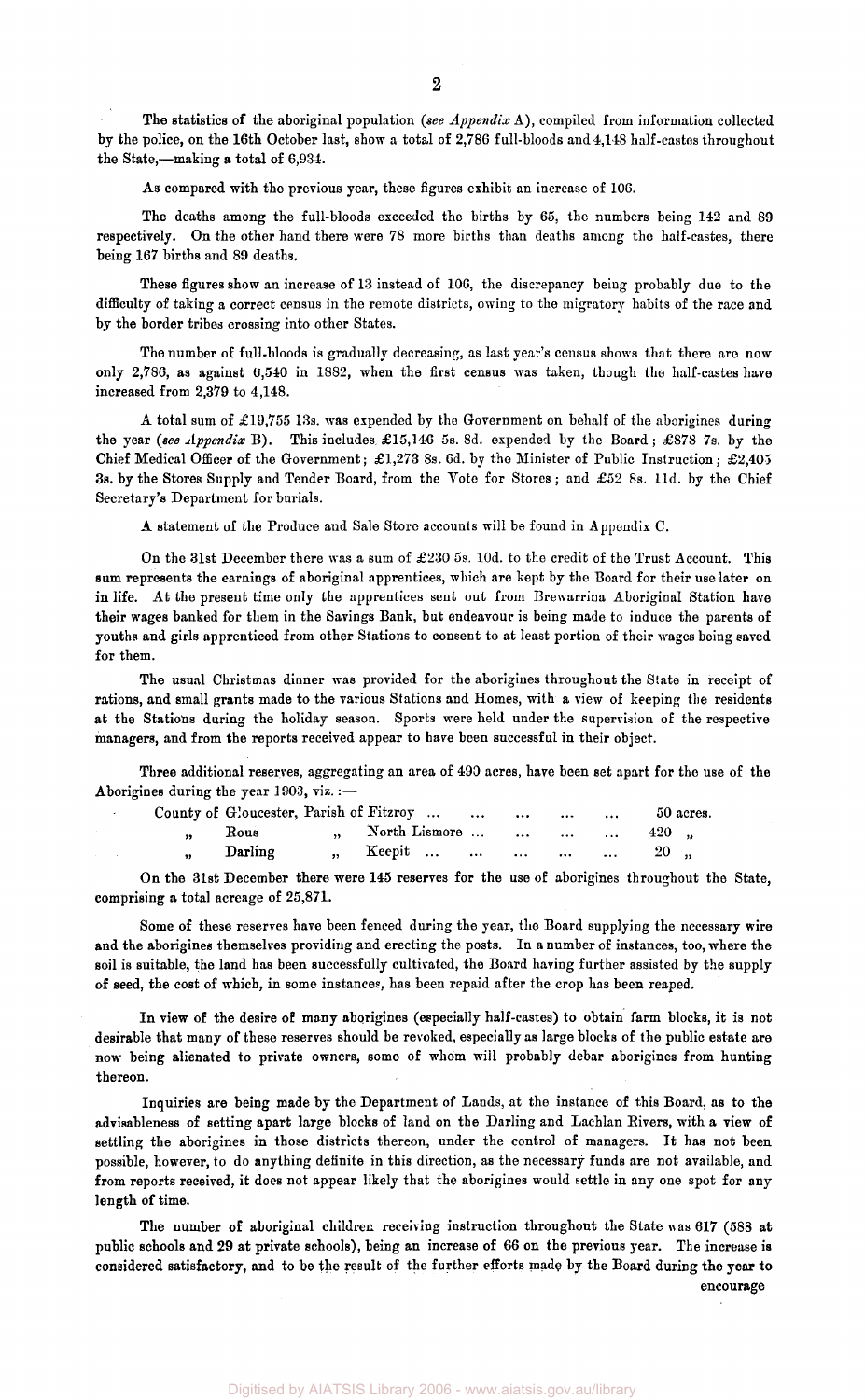encourage the adult aborigines and half-castes to send their children to school. To this end rations and clothing are provided for the children, and the assistance of the police has been obtained in order to keep up the attendance.

Still, a large proportion of the aboriginal children of school age are not receiving any education at all. They are not permitted by the Department of Public Instruction to attend some of the public schools, where, it is understood, objections have been raised by a few of the parents of European children, though, from the reports furnished, there is nothing to which exception can be taken in their habits or behaviour, and the Board are always ready to see that they are decently clad.

The school at Barrington has been closed, but additional schools for aboriginal children have been established at Roseby Park (near Nowra) and Nulla Nulla Creek (near Bellbrook). If the aboriginal children are not allowed to attend the public schools, the Board would be glad to see special schools for aborigines established at other places where there are a sufficient number of aborigines.

For want of the necessary funds, the Board have been unable to carry out proposals for imparting special industrial training to aboriginal youths and girls. Wherever opportunity offers, however, situations are obtained for them, and they are reported by their employers to make fairly good rough carpenters, fencers, and domestic servants. The matrons at the various stations instruct the girls in plain sewing and domestic matters generally, and on some of the stations the residents gain an insight into farming work. It is hoped, however, that in the near future something may be done to properly train aboriginal youths (and especially half-castes) for work in the interior, giving them, by competent teachers, elementary instruction in such trades as blacksmithing, bootmaking, carpentering, &c, which would enable them to earn a living far better than a purely literary education. In some localities, of course, suitable work is obtainable by the aborigines at certain seasons of the year amongst neighbouring settlers as shearers, &c, and when such work is available the managers have instructions to endeavour to also obtain employment for the younger men.

In view of the limited amount available for the relief of the aborigines of this State, and the consequent necessity of those who are able to do so earning their own living, it is to be regretted that the Commonwealth Government should have imposed restrictions on the employment of full-bloods, and even half-castes, in connection with the sugar industry and the Postal Service.

The police have been successful in obtaining convictions against persons at the following places for supplying aboriginal natives with liquor, viz.:-Tatalla (6), Dubbo, Wollar, Gulargambone, Broken Hill, Grafton (2), and Collarendabri.

In the present state of the law it is, however, recognised that the police can do but little to prevent the sale of liquor to the aborigines, especially in view of the decision of the Supreme Court that the term " Aboriginal Native of Australia," as contained in the Liquor Act, 1898, must be construed to include none but full-blooded aborigines, so that licensees and others may with impunity supply halfcastes with strong drink, and they, in their turn, can very easily hand it to the full-bloods. The Board trust that the Government will see their way to amend the law in this respect at an early date, in view of the terrible curse the use of intoxicating liquors has been to the natives. The matter has already been specially brought under the Chief Secretary's attention with a view to a clause being inserted in the proposed new Liquor Act.

The Board also feel that the time has arrived for the introduction of other much-needed legislation giving them power to extend their operations in the best interests of the aboriginal inhabitants of the State. Much has been done to improve their condition, but in the absence of necessary legislation (which, it may he pointed out, has for many years existed in other States) the Board's powers are but limited. Information is being collected regarding the enactments in force in the other States, and also in Canada and New Zealand, regarding the aboriginal races, with a view to drafting a Bill for the consideration of the Government.

With the comparatively small sum at their disposal, the Board have been prevented from doing much that they desire for the aborigines, and in view of the reduction of their Estimates as submitted for the consideration of the Government by over  $\pounds2,000$ , they have had to further curtail the supply of meat rations, and to issue instructions for the strictest economy to be exercised ; even then it is feared that the sum provided will not suffice to cover absolutely necessary expenditure.

In the month of September, a letter was received from Mr. R. Scobie, M.L.A., inviting attention to the provisions of the Native Animals Protection Bill, then before the Legislative Council, and suggesting that the aborigines of the State, who to a large extent depend on native game for their food and livelihood, should be exempt from the operations of the Bill, when passed into law. Though it was foreseen that there might be objections to this course, the communication was forwarded for the consideration of the Government. **Prom Prom Prom Prom** 

医髂骨 化二氢二氯

Digitised by AIATSIS Library 2006 - www.aiatsis.gov.au/library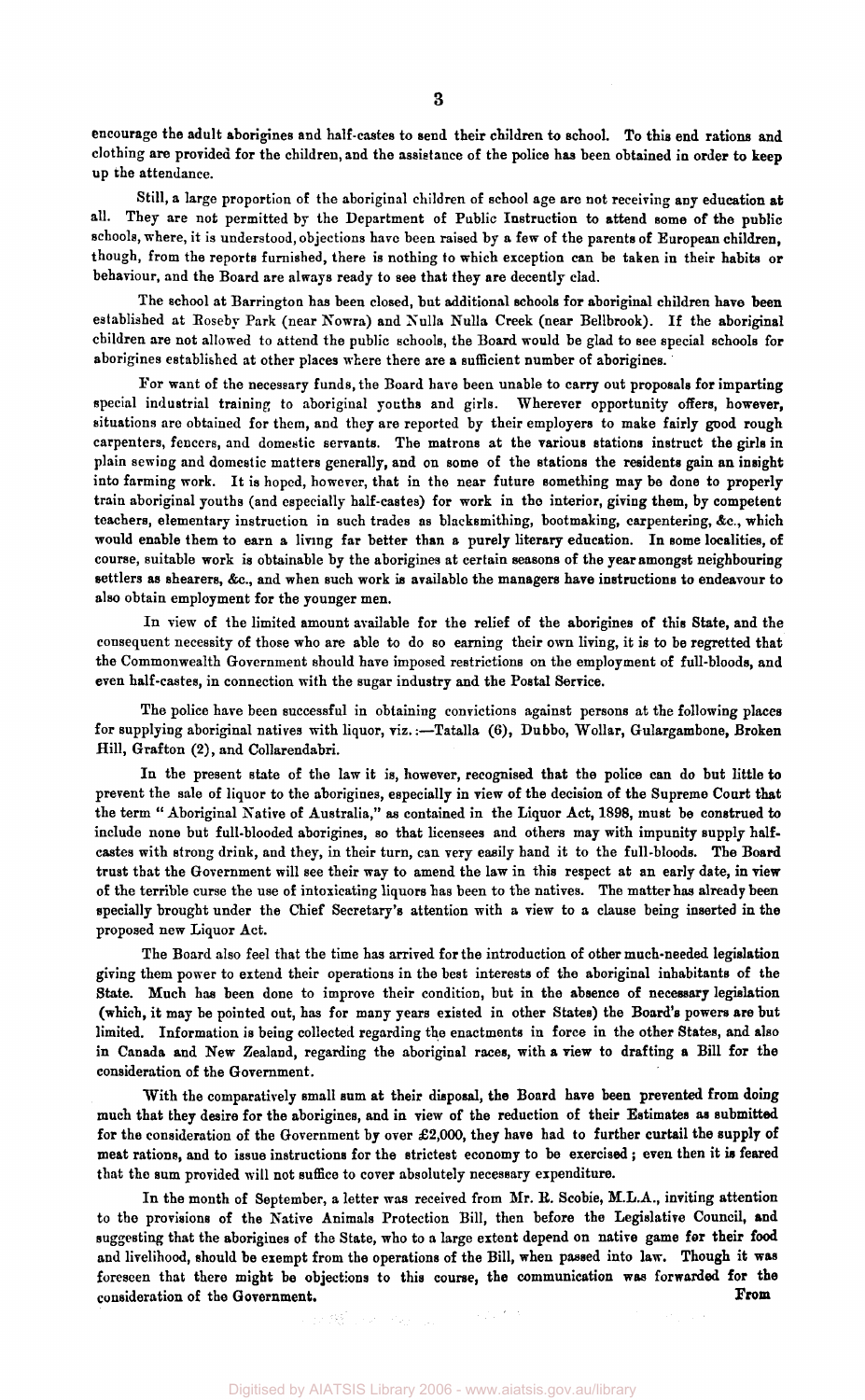From the reports of the Medical Officers throughout the State, it would appear that the health of the aborigines generally has been good, and that there is a marked improvement in the sanitary conditions of the various stations and camps, as compared with past years. Owing to the frequency of the reports indicating the prevalence of lung trouble among the race, the Board have instituted inquiries with a view of making representations, if necessary, in regard to the establishment of cottage homes for consumptive aborigines.

During the year, Mr. Norrie, one of the members of the Board, visited the Aboriginal Stations at Cumeroogunga and Grafton; another member (Mr. Trenchard) paid a visit to the Wallaga Lake Station, while Mr. Dowling visited Brungle Station and several camps of aborigines on the South Coast.

#### BREWARRINA STATION.

Several meetings were held during the year by the Local Board at Brewarrina, who also visited the Station from time to time, when, they report, everything was found to be in thorough order, the houses and surroundings clean, and the conduct of the residents generally good. The aborigines are, it is stated, with one or two exceptions, well satisfied with the treatment they have received, and complaints made in this respect were found to be groundless. The School Inspector's report was a very satisfactory one, but the Local Board again draw attention to the "absolute necessity" for increased school accommodation, "as," they say, "the present building is not large encugh to receive all the children of school age now on the Station."

The Station was visited during the year by the Premier (Sir John See)—who is a member of the Central Board—accompanied by the Attorney-General (Mr. Wise).

The Manager, in his report, states that the year bears favourable comparison with the previous one, as the paddocks were well covered with grass or herbage, resulting in an improvement of the stock, which are now in a first-class condition. Unfortunately, there was a scarcity of work in the district, the men having to travel long distances in search of employment. The able-bodied were not encouraged to remain on the Station, but the aged and infirm, and also the women and children, were provided for as usual. The work done during the year comprises the erection of one-third of a mile of brush fencing on the river bank, repairs to gates and existing fences (including new posts where required), new wash-shed, new calf-shed, horse and sheep yards repaired, addition of verandah and picket fence to one cottage, and a quantity of clearing and suckering.

The number of residents on the 31st December was ninety-two, and the daily average during the year was eighty-five, of whom ten men, twenty-three women, and forty-four children were in receipt of rations. The attendance at school has been very regular, and of thirty-eight on the roll the average attendance was 372. There were four births (all half-castes), two marriages, and six deaths (three full-bloods and three half-castes). Two hundred and thirty lambs were added to the flock, which on the 31st December totalled 830; there were also eleven cattle and seven horses on the Station at that date.

#### BRUNGLE STATION.

The Local Board at Brungle met twice during the year, and transacted general business for the welfare of the Station.

Twenty-three acres were ploughed and sown with wheat, and one paddock of 27 acres was left, having every appearance of bearing a good self-sown crop, which expectation was fully realised, as from the whole crop some 85 tons of hay were obtained. The shed is full of hay for winter use, and 3 tons of chaff have been cut for the station horses; in addition, there are three stacks well thatched and perfectly secure from rain, which will be disposed of when a favourable opportunity offers. Two acres were also ploughed and sown with maize. Three additional houses have been erected to meet the demands of residents, 250 posts have been split, and 100 rods of fencing erected to Brungle Creek road. A new dam . has been excavated on Reserve Hill, 100 yards of earth being taken out. This was rendered necessary, as there is no other water available for the stock. The work of repairing buildings and fences, grubbing, and general station work was also carried out. All the houses are now reported to be in a fair state of repair and comfortable.

The Station was visited during the year by the Federal Capital Site Commissioners and a number of other prominent gentlemen. Mr. Dowling (one of the members of Central Board) also visited the station, and furnished a report for the Board's information. Among other things he suggested, with a view to proper economy and efficiency, that the Aboriginal School should be amalgamated with the Brungle Public School, which is held in the adjoining paddock, but the Minister for Public Instruction could not see his way to adopt the suggestion. At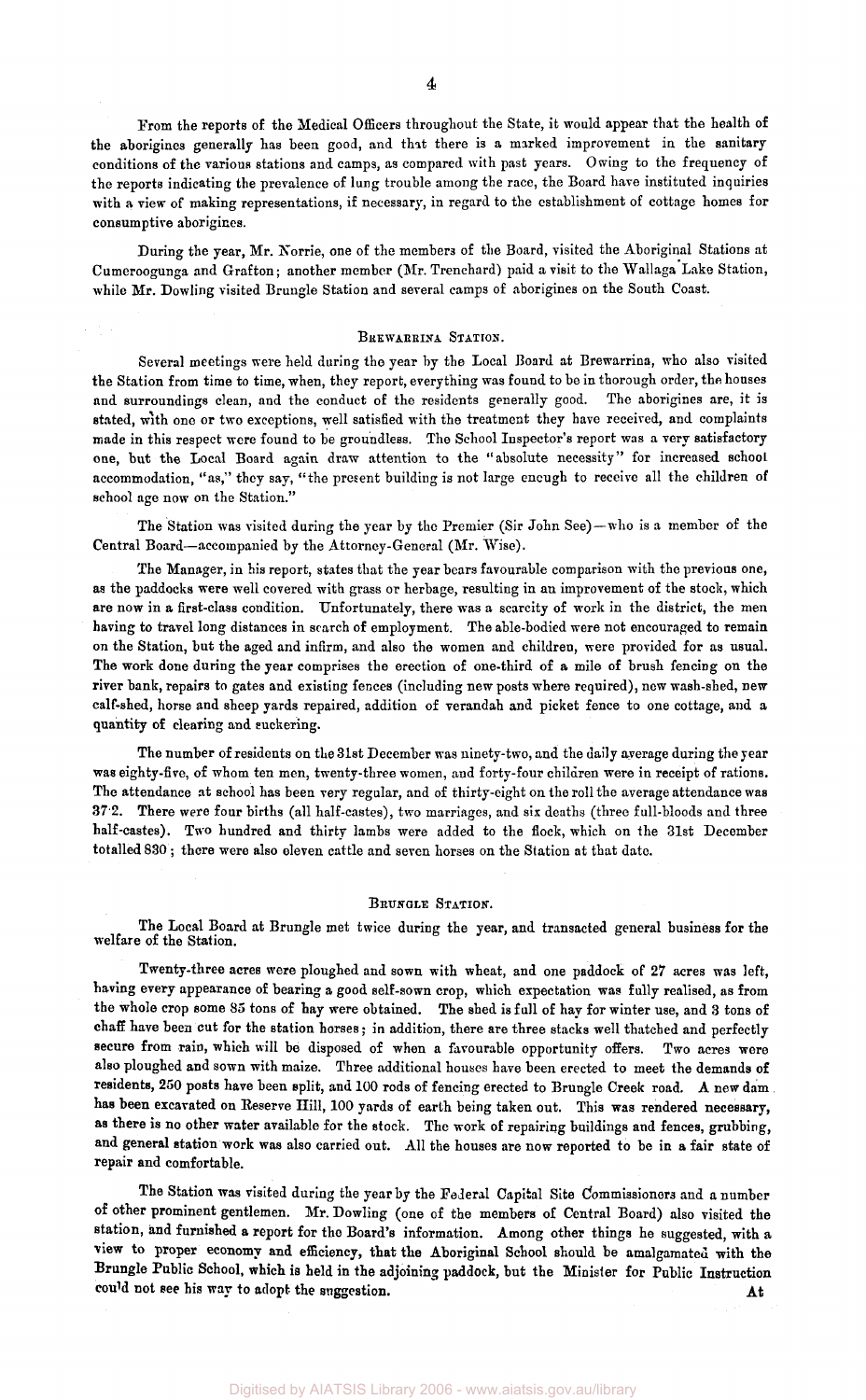At the instance of the Local Board, and again after Mr. Dowling's visit, application was made to the Lands Department to have the block of land known as Reserve Hill, adjoining the Station, set apart for the use of the aborigines for grazing and water supply much needed by them. The Minister, though not granting the request, decided that the land should still remain on permissive occupancy. The Local Board also recommended that Water Reserve No. 2761 of 640 acres should be acquired on which to run cattle for ration purposes, but in view of the distance from the station (5 miles), and the large outlay needed for fencing, &c, no action was taken in the matter.

It was found necessary to expel three half-castes from the Station for misconduct, and also to refuse admission to a number of young half-caste men. Otherwise, the conduct of the residents has been exceptionally good, and there has been but one case of a resident being locked up for drunkenness. Gambling has greatly diminished, and the men are more amenable to discipline, but little difficulty being now experienced in getting the men to work about the Station. The health of the aborigines generally has been good, and their morality is also on the upward grade, there having been but one case of illegitimacy on the Station. The sanitary arrangements of the Station are carefully attended to, and the matron instructs the women and girls in cutting out their clothes and in the use of the sewing machine ; she also has young girls in her house teaching them domestic duties, and in addition advises the women in the management of their own homes. Altogether, there is a marked improvement in the appearance of the residents, who are happy and contented, and the men now spend a fair share of their earnings from shearing upon their wives and families.

On the 31st December there were 109 aborigines on the Station, and the average number of residents during the year was 98,—81 of whom were in receipt of rations. There were two births (both half-castes) and five deaths (two full-bloods and three half-castes). The instruction of the children was interrupted for a time early in the year, owing to the illness of the teacher. Every endeavour is made to induce them to attend regularly, the average attendance for the year being 21.2.

#### CUMEROOGUNGA STATION.

The Local Board at Cumeroogunga report that five meetings were held during the year. The work on the Station consisted of the erection of three new cottages, new stable, buggy-house, and harness-room, two new gates, erection of forty-one chains of posts for wire fence, 1,000 pickets cut, and 5 chains of picket fencing erected, 170 acres cleaned up and burnt off, 680 acres suckered, 45 acres sown with oats, and 135 with wheat. Forty-five acres of oats were cut for hay, and yielded 90 tons, and 15 acres of wheat (station crop) yielded sixty bags.

The early portion of the year was very dry, the fishing was very poor, and there was no game on the lakes, even the rabbits being poor and diseased. The aborigines were as usual encouraged to seek employment away from the Station.

Representations having been made that some of the residents were not contented, Mr. Norrie (a member of the Central Board) paid a visit to the Station, accompanied by Mr. Cameron, Superintendent of Police for the district, and held an exhaustive inquiry into the management. Although he considered the management generally satisfactory, Mr. Norrie pointed out a number of matters where improvement might be effected, and his recommendations were adopted. It was found necessary, too, to caution some of the residents that any future complaints of a frivolous character would be severely dealt with by the Board. One gratifying result of Mr. Norrie's visit is that situations have since been found in the locality for a number of young girls who were living in idleness on the Station, and are now in receipt of good wages. Before sending them out, the Board directed that they should be provided with proper clothing.

From reports furnished by the manager, it transpired that some of the farm block holders had let their farms for agistment purposes to a number of Indian hawkers, much annoyance being caused through these hawkers coming on the Station property. The Board decided that, as the farm block holders had permissive occupancy only of their respective holdings, the agreements could not be recognised, and directed that any stock belonging to strangers should be forthwith turned off the Station lands.

The average number of residents on the Station during the year was 250, 231 of whom were in receipt of rations. There were 15 births (1 full-blood and 14 half-castes), 2 marriages, and 5 deaths (1 full-blood and 4 half-castes). The average attendance of the children at school was 50.4, and the manager reports that the children were kept comfortable and tidily-clothed. A good supply of medicines was kept on hand and the dispensary well stocked.

Early in the year Dr. T. Orde Smith left the district and resigned his position as Medical Officer for the Station, Dr. E. Bindon Stoney being appointed in his stead.

*GRAFTON*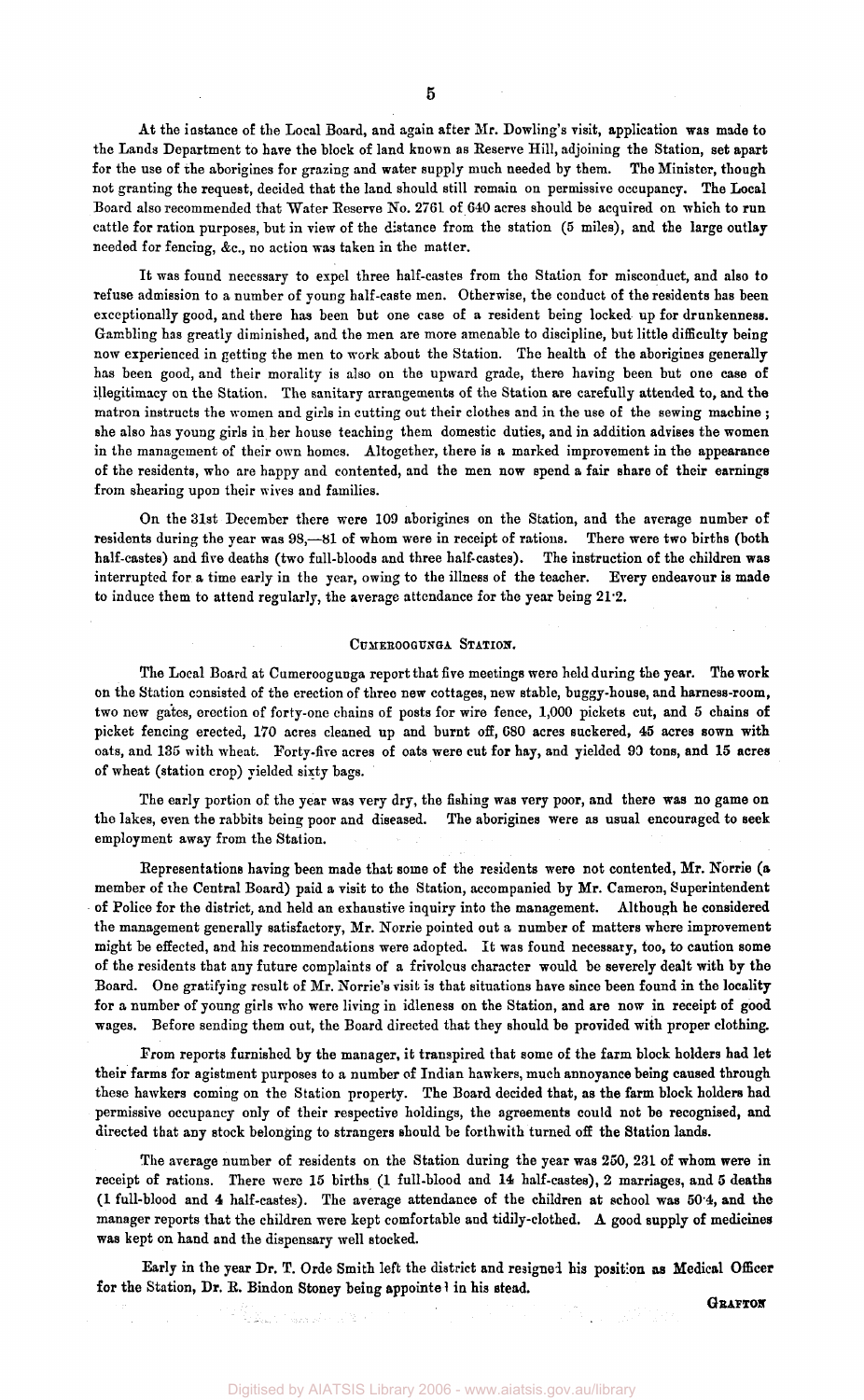## **6**

#### GRAFTON HOME.

Twelve meetings were held by the Local Board at Grafton during the year, and the Home was visited monthly by the members ; in addition, the Chairman visited and inspected the Home on other occasions when in the locality. The year was one (says the report of the Local Board) of peace and quietness, there being no quarrels and no cases of intemperance; and the aborigines keep their huts remarkably clean and send their children regularly to school. The tribal differences and jealousies, too, are fast disappearing.

A great deal of work has been done during the year in the shape of clearing and fencing, the aborigines working regularly and well. One hundred and fifty rods of two-rail fencing were split and erected to divide off the grazing area, 44 acres of grazing land were cleared of logs, stumps, and trees . the fences, roads, culverts and yards were kept in repair, and a fence erected around the manager's house. Unfortunately, the maize crop was almost a total failure on account of the severe drought, and where there should have been some 1,200 bushels, only 150 bushels were realised. There was a good crop of potatoes, which gave a clear return of £23, which is considered satisfactory, seeing that quite a number of farmers had little or no return on account of the glut in the Sydney market. The total receipts from all sources amounted to £60 18s. 2d. A quantity of Hungarian millet was also grown for winter feed, and at the end of the year the whole of the farm, with the exception of 3 acres to be planted in January, was under crop. Wherever possible, the repairs to station tools and implements, harness, &c, are now carried out on the Home by the aborigines.

The loss of the services of Mr. William McCormack, J.P., is deeply regretted ; this gentleman was never known to miss a meeting or a visit to the Home when well enough to attend.

The number of aborigines at the Home has been well maintained, and the number on the roll increased from 66 (in January) to 74 (in December), the average daily number being 55.1. All the children of school age attend the school, which is excellently conducted, and one of the pupils took first prize at the Grafton Show for the best exercise book, in competition with the scholars of the public and private schools in the district. There were three births (one full-blood and two half-castes) and one death (a half-caste.) The health of the residents has been good.

On the 31st December there were fifty-five head of cattle on the Home, all in fair condition. Two head of cattle died, and twenty-one were slaughtered. As at other Stations, the meat- supply was considerably reduced, and now that slaughtering is carried out c the Home, the cost is much less than when meat was purchased under contract.

### RUNNYMEDE HOME.

Considerable progress has been made at the Home for aborigines at Runnymede. About 10 acres of new land were brought under cultivation, and altogether 26 acres were planted with maize and  $1\frac{1}{2}$  acres with pumpkins. In addition, 10 acres were cleared and grubbed ready for ploughing, 80 acres were enclosed with a three-wire fence, and a pig-run and sheds for pigs constructed. Slabs and posts were obtained for additions to the barn and for three new houses; great difficulty was experienced in procuring these, as most of the good timber has been removed from the locality. There was also a considerable amount of work done in repairing fences and yards.

The visiting Medical Officer (Dr. Rutherford) in reporting, says that the out-door farm work helps to keep the men out of town, and that there is a good crop of corn and a number of improvements to show for the year. Most of the married men now have vegetable gardens, which they work in their spare time, and have grown some fine vegetables; one of them also has a number of pine-apples and peach trees in his garden, which are doing well.

There is an improvement in the physical and moral condition of the residents of the Home, there being less drunkenness, though some of them have been supplied with liquor at Kyogle, and it has been found necessary to obtain the assistance of the police, with a view to prevention of the practice. The able-bodied men obtain employment in the locality, and return to the Station at night-time or at the week-end, and are now far more settled in their habits.

There were eighty-three aborigines on the Station roll during 1903, and the daily average number of residents on the Station was fifty-three. There were three births (all full-bloods) and three deaths (also full-bloods). The school attendance has almost doubled, the average attendance now being sixteen, and satisfactory progress has been made. The children are also taught sewing. The stock on the home on the 31st December comprised two horses, two cows, and eight pigs.

## WALLAGA LAKE.

The Local Board at Wallaga Lake, report that eleven meetings were held during the year, **four**  at the Station and seven at the Court-house. Two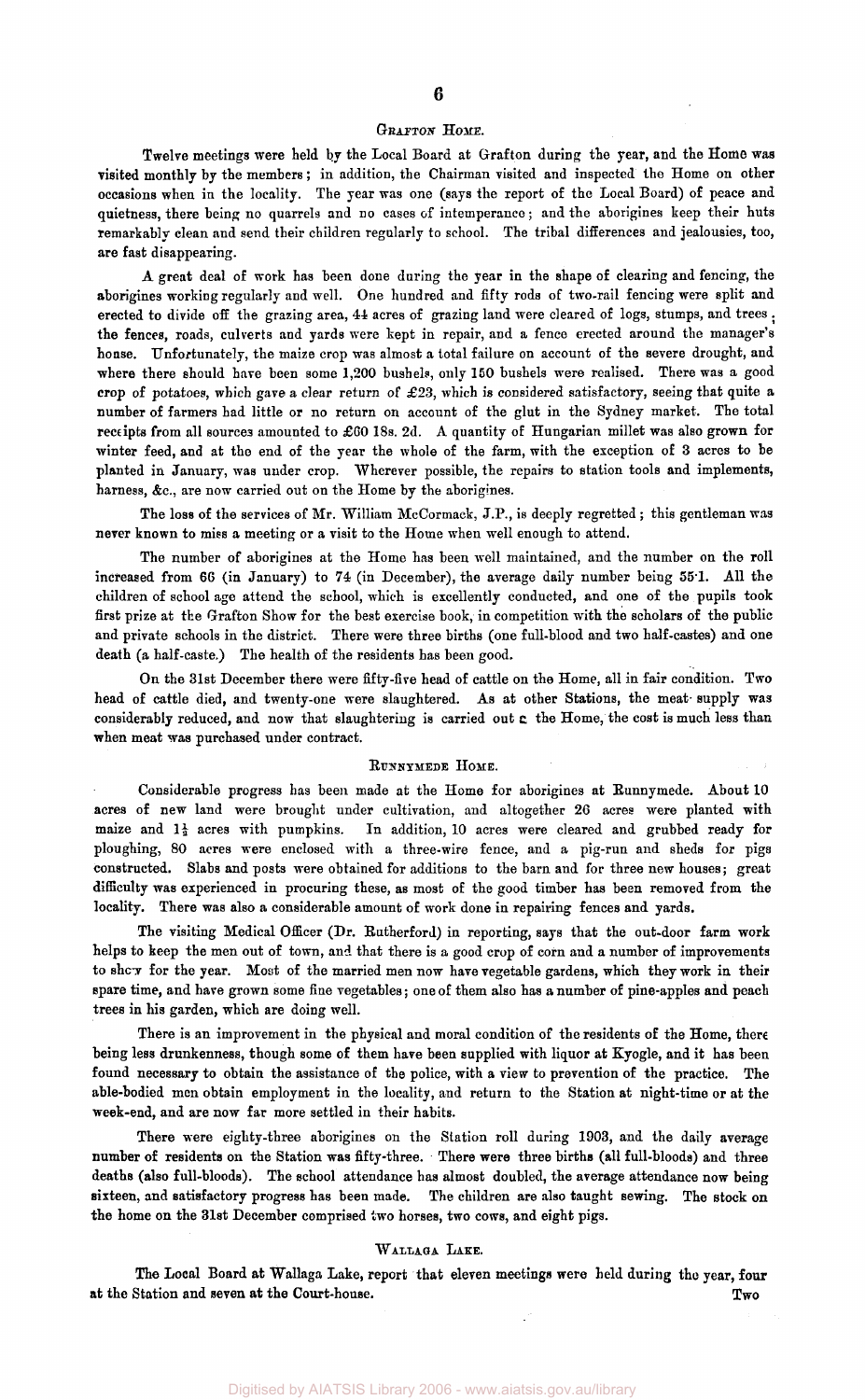Two additional houses have been erected during 1903, and one infested with while ants pulled down and re-erected on another spot. Two rooms have been added to another dwelling, and the schoolhouse lined inside. The new store has been painted, and that building and the Manager's residence fenced in. A small paddock was sown with oats, which was cut for hay and stored for winter feed for the cattle. 2,000 Paspalum roots have been planted on some of the barren portions of the Station, and 10 bushels of other grass seeds sown, all of which are doing well. Continuous attention has also been given to the rapid growth of briars on the Station lands.

During the year the Station was visited by Mr. Trenchard, a member of the Central Board, and at his instance it was decided to put a stop to the rapid destruction of timber on the Station and also plant the ground with grass seed. Mr. Trenchard also suggested that the block of laud adjoining the present holding should be acquired for cultivation purposes, the land now held being very barren except on a few small plots, but upon inquiry it was ascertained that the owners were unwilling to part with the properly. The matter of the need for providing a permanent water supply was also brought under notice, but nothing could be done for want of funds.

The young men on the Station are not encouraged to remain on the Station, and they are able to obtain suitable employment at certain times of the year at the farms in the district, and from one of the Managers' monthly reports it appeared that forty-seven men from the Station were engaged in work of various kinds off the Station, earning from 15s. to 30s. per week.

The average number cf residents on the Station was *Hi.* There were 6 births (all boys), 2 deaths, and 3 marriages. The school attendance was 22.5.

The older girls and the women are instructed by the Matron in sewing, *&c,* and the aborigines generally are taught the need for keeping their houses neat and clean, with satisfactory results.

> an Police الأرابط والأفار التسبط WARANGESDA.

Seven meetings were held by the Local Board at Warangesda during the year, and the Board also paid visits of inspection to the Station.

e de le Sagbonida The resignation of the Rev. G. R. F. Nobbs, as Honorary Secretary to the Board, having been accepted, the Rev. J. L. Winn kindly consented to act in that capacity, and he has visited the Station on a number of occasions.

Miss Hyde, Dormitory Matron, having resigned on account of illness, Miss Jessie Reid was appointed to the vacancy, but she too resigned later in the year, and the position has not since been filled.

The work of burning off and suckcring was continued, 100 acres being cleared during the year, five additional houses were erected, also a store-room, butcher's shop, and tool-house. A two-roomed house was also removed and re-erected. 1,750 fencing-posts were split, and 4,500 pickets cut, and the yards of the various houses were enclosed. Burnt clay was also put around the Manager's residence and dormitory, which are below flood level. The season being very unfavourable, very little cultivation was attempted, and the Station was so devoid of grass that the horses had to be sent to Gundagai.

Sub-Inspector Grugeon, of Hay, visited the Station, at the Board's request, during the month of May, and reported that everything was progressing satisfactorily.

The sanitary condition of the Station is reported to be good ; the house refuse is destroyed by fire, and sanitary matters are carefully attended to. Generally speaking, the health of the residents was good, but there were some cases of consumption and hydatids. The conduct of the residents has been remarkably good, there not being one case of drunkenness or misbehaviour.

The average number of residents on the Station during the year was 1424. There were 5 births (all quarter-castes), and 5 deaths (1 full-blood and 4 half-castes). The school attendance averaged 38.5.

#### LA PEROUSE.

There are still a large number of aborigines resident on the Reserve at La Ferouse. In order to keep visitors to Botany Bay off the Reserve it was suggested that a higher boundary fence should be erected round it, but the matter had to be postponed for want of funds. The police were requested to continue their efforts to induce the aborigines there to go back to their native districts, but, notwithstanding all efforts to keep down the numbers, visitors are constantly arriving from the country.

Owing to the bad behaviour of some of those at the camp, when travelling to and from Sydney, the Railway Commissioners found it necessary to withdraw the privilege from the aborigines of riding free on the trams.

COWRA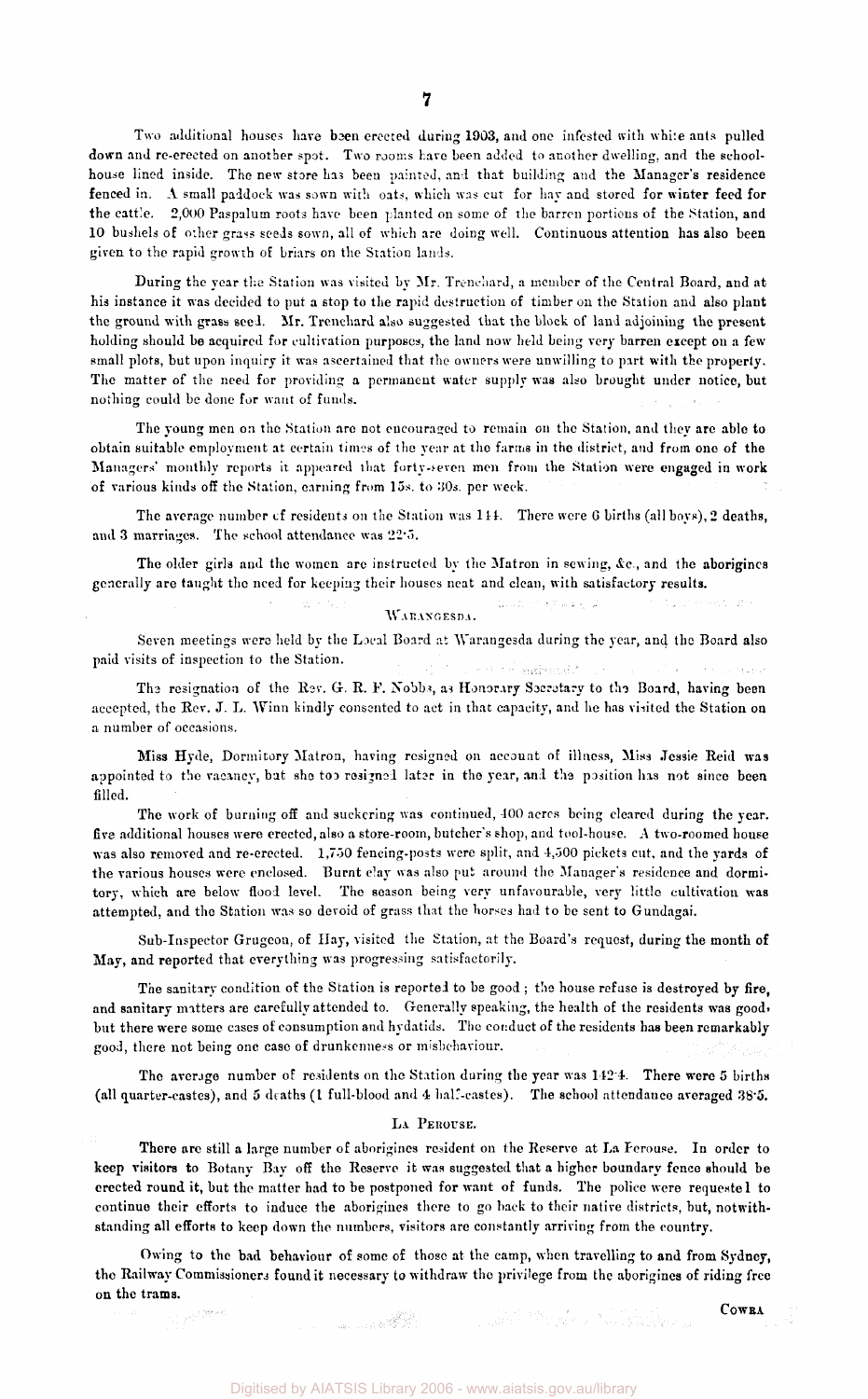#### **CoWRA.**

A further attempt was made by some of the residents of Cowra to have the aborigines removed from the vicinity of the township ; but, in the absence of any other suitable site, and in view of the fact that there is a school for aborigines at Erambie which the children attend regularly, the Board decided not to interfere in the matter.

#### ROSEBY PARK.

There is now a large settlement at Roseby Park, the Reserve being well adapted for the purpose, and the aborigines being comfortably housed. The Reserve comprises an area of 32 acres, and there are 65 aborigines camped there. Nineteen adults and 38 children are in receipt of rations, the others supporting themselves by fishing, and some of them obtaining employment in the locality.

A school building was erected by the Board, and the Department of Public Instruction have provided a teacher.

#### LISMORE.

Nothing further has transpired in connection with the proposed location of the aborigines on the Reserve set apart for them at North Lismore, as they refuse to leave their present camping place nearer the town, and the Board have no power to remove them. The Board are assured, however, of the wisdom of having the aboriginal settlements (where practicable) at a reasonable distance from townships, and further efforts will bo made to induce the aborigines to settle on the very suitable block of land available for their use.

## YASS.

The Board regret that all efforts to induce the aborigines at Yass to remove from their present camp have proved fruitless, as the camping place is very unhealthy, and there is no wood or water available in the vicinity, and in other respects it is quite unsuitable for an aboriginal camp. Two huts have been erected at Flakney Creek (Pudman Creek), and other dwellings will be provided when the present camp is broken up.

As regards the Reserve at the latter place, it was found that one of the half-castes had leased a portion of the land to a neighbouring settler, claiming that it had been set apart for his sole use. As there was no doubt, however, that the land had been reserved for the use of the aborigines generally, the same as all other Aborigines' Reserves, the Board declined to recognise the lease.

In conclusion, the Board desire to again express their appreciation of the valuable assistance rendered them by District Boards of Advice, and especially by the members of the police force, in furthering their aims for the amelioration of the condition of a race which, but for this aid, would suffer great privations, and die out at a much greater rate than at present.

> We have the honor to be, Sir, Your obedient servants, (Signed) THOMAS GARVIN,

> > Chairman.

EDMUND FOSBERY, J. M. CHANTER, JOHN SEE, G. E. ARDILL, *W.* C. HILL, FRANK NORRIE, HY. TRENCHARD, EDWARD DOWLING, ROBT. SCOBIE.

Members of the Board.

#### APPENDICES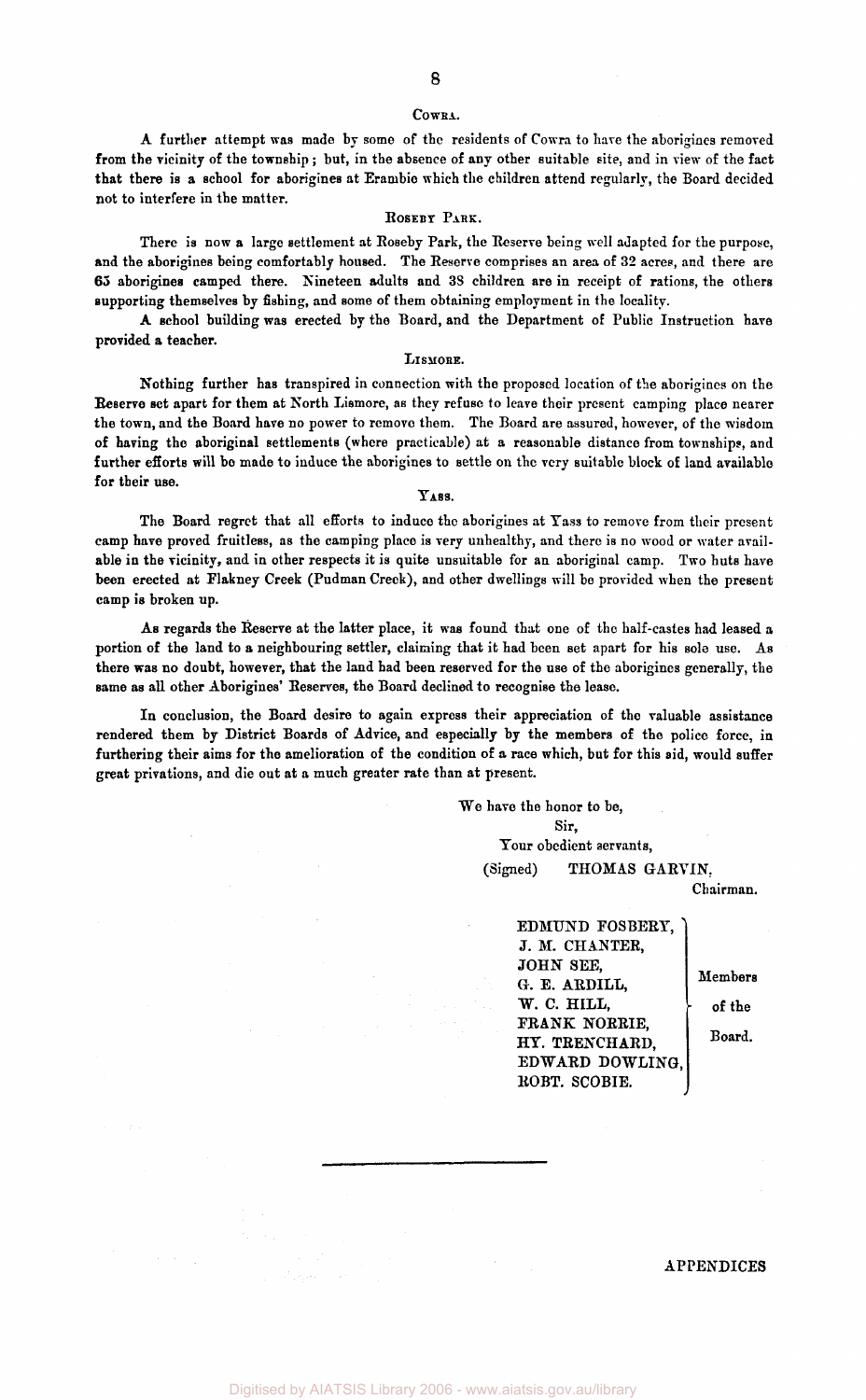## APPENDICES.

## APPENDIX A.

# CENSUS RETURNS, 1903.

*Comparison with the year* 1902.

|              |         |          | Full-bloods. |        |         |          |           |        |                 |  |
|--------------|---------|----------|--------------|--------|---------|----------|-----------|--------|-----------------|--|
|              | Adults. |          |              |        | Adults. |          |           |        | Grand<br>Total. |  |
|              | Males.  | Females. | Children.    | Total. | Males.  | Females. | Children. | Total. |                 |  |
|              | 1.194   | 835      | 851          | 2,880  | 942     | 841      | 2,165     | 3,948  | 6,828           |  |
| Do<br>1903   | 1.163   | 793      | 830          | 2,786  | 1,027   | 887      | 2,234     | 4,148  | 6,934           |  |
|              | 31      | 42       | 21           | 94     |         |          |           |        |                 |  |
| Increase<br> |         |          |              |        | 85      | 46       | 69        | 200    | 106             |  |

Total Increase, Half-castes 200  $\,$  , Decrease, Full-bloods  $\,$  ,  $\,$  ,  $\,$  ,  $\,$  ,  $\,$  ,  $\,$  ,  $\,$  ,  $\,$  ,  $\,$  ,  $\,$  ,  $\,$  ,  $\,$  ,  $\,$  ,  $\,$  ,  $\,$  ,  $\,$  ,  $\,$  ,  $\,$  ,  $\,$  ,  $\,$  ,  $\,$  ,  $\,$  ,  $\,$  ,  $\,$  ,  $\,$  ,  $\,$  ,  $\,$  ,  $\,$ 

Total Increase 106

# BIRTHS and DEATHS, 1903.

| Full-bloods.                 |      | Half-castes.                 |     |  |  |  |  |
|------------------------------|------|------------------------------|-----|--|--|--|--|
|                              | - 77 |                              | 167 |  |  |  |  |
|                              | 142  |                              | 89  |  |  |  |  |
| Increase, Deaths over Births | 65   | Increase, Births over Deaths | 78  |  |  |  |  |

# APPENDIX B.

| Department.                    | Particulars.                                                                                                                                             | Amount expended.  |        |       |              |    |            |  |
|--------------------------------|----------------------------------------------------------------------------------------------------------------------------------------------------------|-------------------|--------|-------|--------------|----|------------|--|
|                                | Rations, clothing, medical comforts, seed, farming<br>implements, fencing-wire, boats, erection of<br>dwellings, &c., &c. (for the aborigines generally) | £<br>$10,273$ 7 3 |        | s. d. | £            | 8. | d.         |  |
|                                | Expenses in connection with Home for Aborigines,                                                                                                         | 458 14 9          |        |       |              |    |            |  |
| Aborigines Protection Board.   | Expenses in connection with Home for Aborigines,<br>Richmond River (Runnymede)                                                                           | 459 6 6           |        |       |              |    |            |  |
|                                | Expenses in connection with the Cumeroogunga,<br>Warangesda, and Brewarrina Stations                                                                     | 3,866 17 2        |        |       |              |    |            |  |
|                                |                                                                                                                                                          |                   | 88 0 0 |       |              |    |            |  |
|                                |                                                                                                                                                          |                   |        |       | $15,146$ 5 8 |    |            |  |
| Chief Secretary                |                                                                                                                                                          |                   |        |       | 52           |    | 8 10       |  |
| Chief Medical Officer          |                                                                                                                                                          |                   |        |       | 878          |    | 70         |  |
| Stores Supply and Tender Board | Blankets, clothing, stationery, general stores, drugs, &c.                                                                                               | .                 |        |       | 2,405        |    | $3\quad 0$ |  |
| Public Instruction             | Salaries of Teachers, repairs to buildings, books, &c                                                                                                    |                   |        |       | $1,273$ 8 6  |    |            |  |
|                                |                                                                                                                                                          |                   |        |       | £19,755 13 0 |    |            |  |

45937 117—B

 $\mathcal{L}$ 

المواريب

**9**